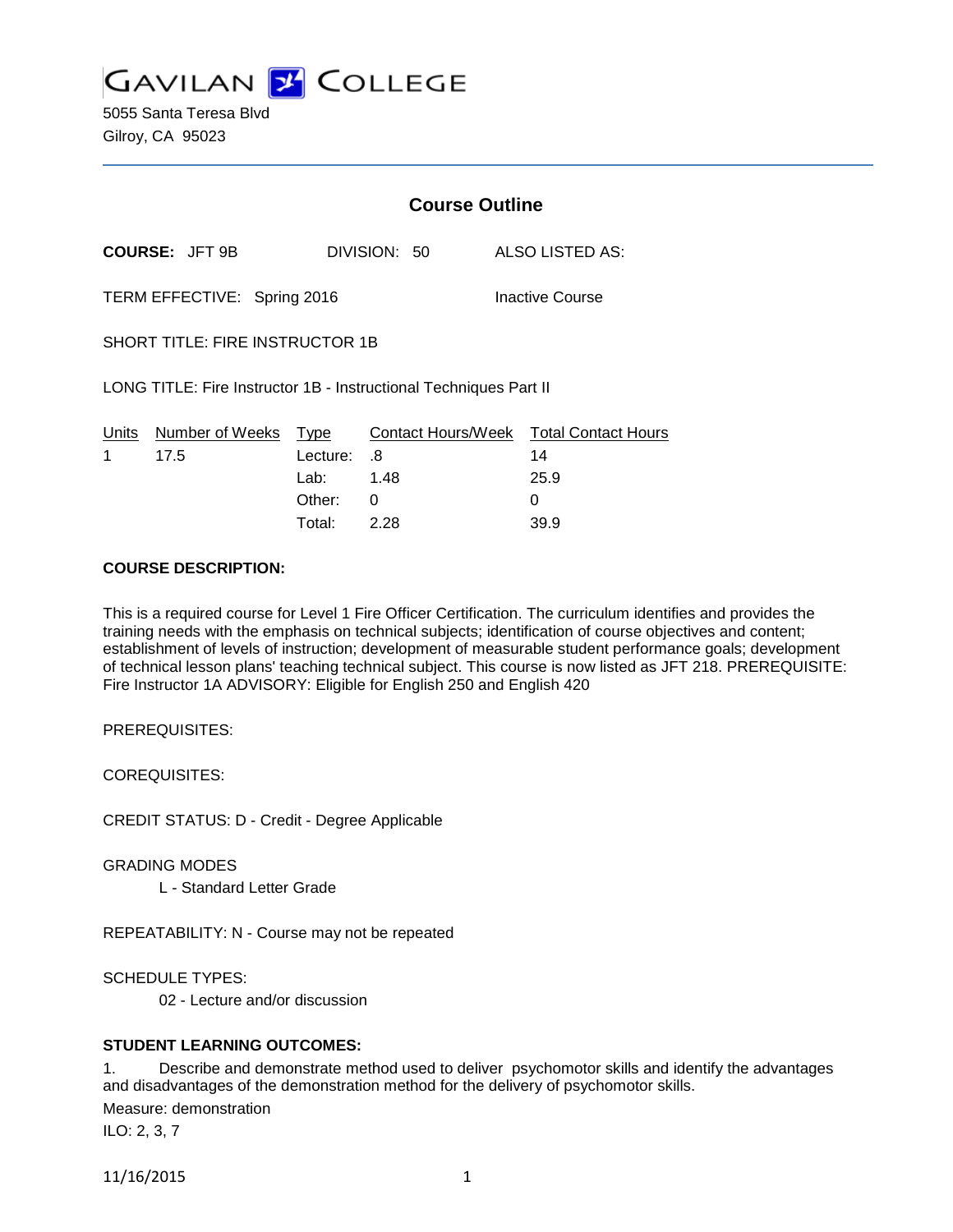2. Describe the role of psychomotor skills training, the relationship of the application step in the fourstep method of instruction, and the role of coaching in psychomotor skills training Measure: performance and demonstration ILO: 2, 3,7

3. Describe and demonstrate the selection of training aids for a prepared psychomotor lesson plan. Measure: performance and demonsrtion ILO: 2, 3, 7

# **CONTENT, STUDENT PERFORMANCE OBJECTIVES, OUT-OF-CLASS ASSIGNMENTS**

Inactive Course: 11/09/2015

This course is now listed as JFT 218.

- 1 Hours
- I. Introduction
- A. Instructor and staff
- 1. background and information
- 2. student introductions
- B. Course description
- 1. class hours
	- 2. workload
	- 3. breaks
- C. Course requirements
	- 1. attendance
	- 2. participation
	- 3. texts
- D. Student Evaluation
	- 1. 3 formative tests
	- 2. activities
	- 3. lesson plan adaptation
	- 4. rewrites
	- 5. teaching demonstrations
	- 6. summative test
- E. CFSTES Certification
	- 1. Fire Officer certification
	- 2. Training Instructor certification
	- 3. Complete certification
- F. Capstone Testing
	- 1. Comprehensive certification exam
	- 2. Testing process
- G. SFT Instructor Requirements
	- 1. for students interested in teaching SFT classes
	- 2. for students interested in teaching FF1 classes
	- 3. complete instructor requirements

STUDENT PERFORMANCE OBJECTIVES (SPO): Identify information covered in class to become an effective training officer.

OUT-OF-CLASS ASSIGNMENTS: Reading assignment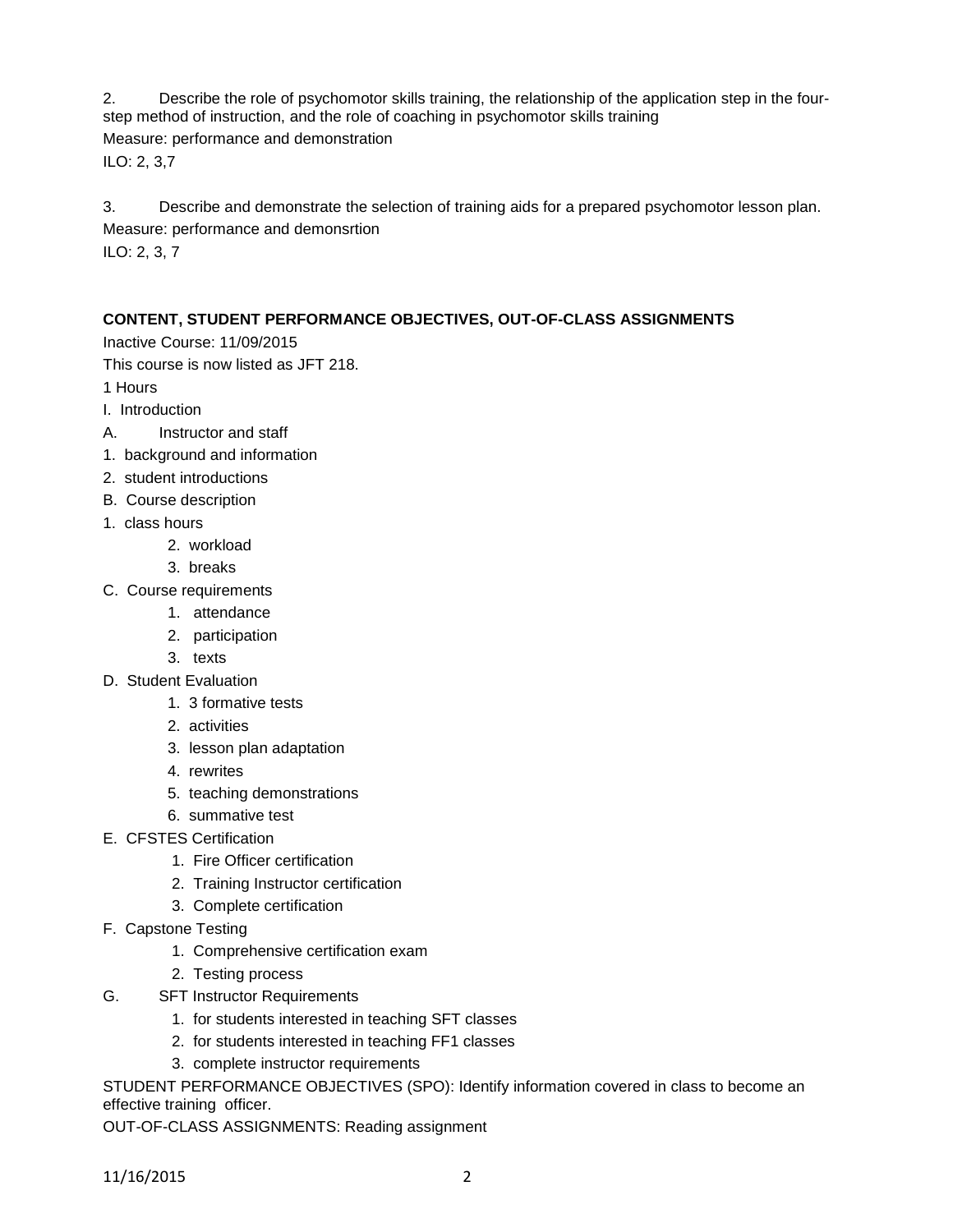## 10.5 Hours

- II. Instructional Methodology, Adaptation, and Delivery
- A. Fire and Emergency Services Instruction as it relates to Psychomotor Training
- 1. Psychomotor skills development
- 2. Role of psychomotor skills training
- 3. Role of coaching in psychomotor skills training
- 4. Application step of the four-step method of instruction
- B. Employing the four-step method of instruction as it relates to

psychomotor training

- 1. The four-step method of instruction
- 2. Preparation
- 3. Presentation
- 4. Application
- 5. Evaluation
- C. Presenting Psychomotor Instruction
- 1. Presenting Psychomotor lesson delivery
- 2. Illustrated Lecture
- 3. The Psychomotor Learning Domain
- 4. Demonstration Method of Instruction
- 5. Advantages of the Demonstration Method
- 6. Disadvantages of the Demonstration Method
- 7. Psychomotor skills proficiency and safety
- 8. Demonstration guidelines
- 9. Instructor demonstration of psychomotor skills
- 10. Benefits of practical training evolutions
- 11. Considerations when preparing practical training evolutions
- 12. Task or situations applicable to practical training evolutions
- D. Safety considerations for psychomotor training
	- 1. Training-related casualties
	- 2. Ensuring students safety
	- 3. Safety policies and procedures
	- 4. Safe training scenario planning
	- 5. Safety concerns during training
	- 6. High-hazard training
- E. Managing the learning environment for psychomotor training
	- 1. Training locations
	- 2. Instructional facilities
	- 3. Psychomotor planning factors
	- 4. Training Environment
	- 5. Identify Infrastructure requirements
	- 6. Environmental Laws and Codes
	- 7. Access
- F. Key components of a psychomotor lesson
	- 1. Components
	- 2. Skills sheet
	- 3. Test Instrument
- G. Adapting psychomotor lesson materials
	- 1. Psychomotor lesson materials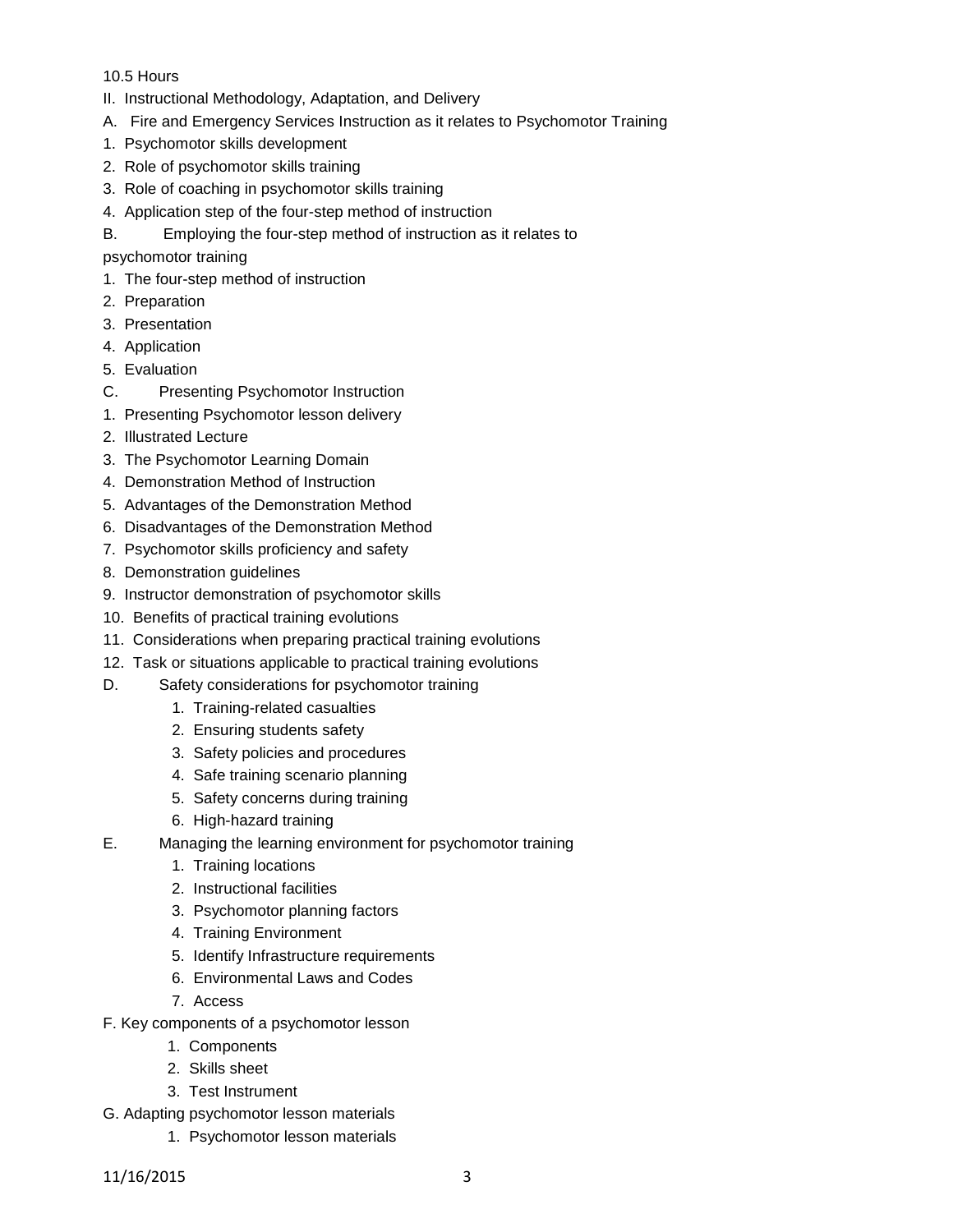- 2. Reasons for adapting psychomotor lesson materials
- 3. Adapting psychomotor lesson materials
- 4. Skills sheet
- 5. Test Instrument
- 6. Materials needed
- 7. Group Activity
	- a. Instructor Answer key
- H. Selecting and using training aids
	- 1. Benefits of using training aids in a psychomotor lesson
	- 2. Factors to consider when selecting training aids for a psychomotor lesson
	- 3. Advantages of non-projected audiovisual training aids over projected
- training aids
	- 4. Non projected training aids
	- 5. Projected training aids
	- 6. Guidelines for using audiovisual training aids
	- 7. Strategies for avoiding distractions when using audiovisual training aids
- I. Procedures used for Evaluation Student teaching presentations
	- 1. Purpose of student instructor evaluations
	- 2. The Evaluation Form
	- 3. Evaluation Procedures
- J. Legal and Ethical Considerations related to Psychomotor Training
	- 1. Legal considerations and effect on the instructor
	- 2. Legal Terminology
	- 3. Applicable U.S. Legislative Laws
	- 4. State and Local Government Laws
	- 5. Legal Liability
	- 6. Copyright
- 7. Instructor Ethics

SPO: Apply Psychomotor training techniques into presenting instructional lesson plan

OUT-OF-CLASS ASSIGNMENTS: Review laws and codes and ethical considerations as they relate to Psychomotor training.

- 4.5 Hours
- III. Testing
- A. Introduction to and administration of performance tests
- 1. Introduction to performance tests
	- 2. Purpose of performance tests
	- 3. Performance Tests Development Guidelines
	- 4. Performance Test Evaluators
	- 5. Performance Test Administration
	- 6. Advantages of performance skills tests
	- 7. Disadvantages of Psychomotor tests
- B. Student Progress and Testing Feedback
	- 1. Feedback
	- 2. Positive Feedback
	- 3. Negative Feedback
	- 4. Student Progress Questioning Techniques

SPO: Describe the different types of feedback used by instructors and the techniques employed to provide positive feedback on evaluation results.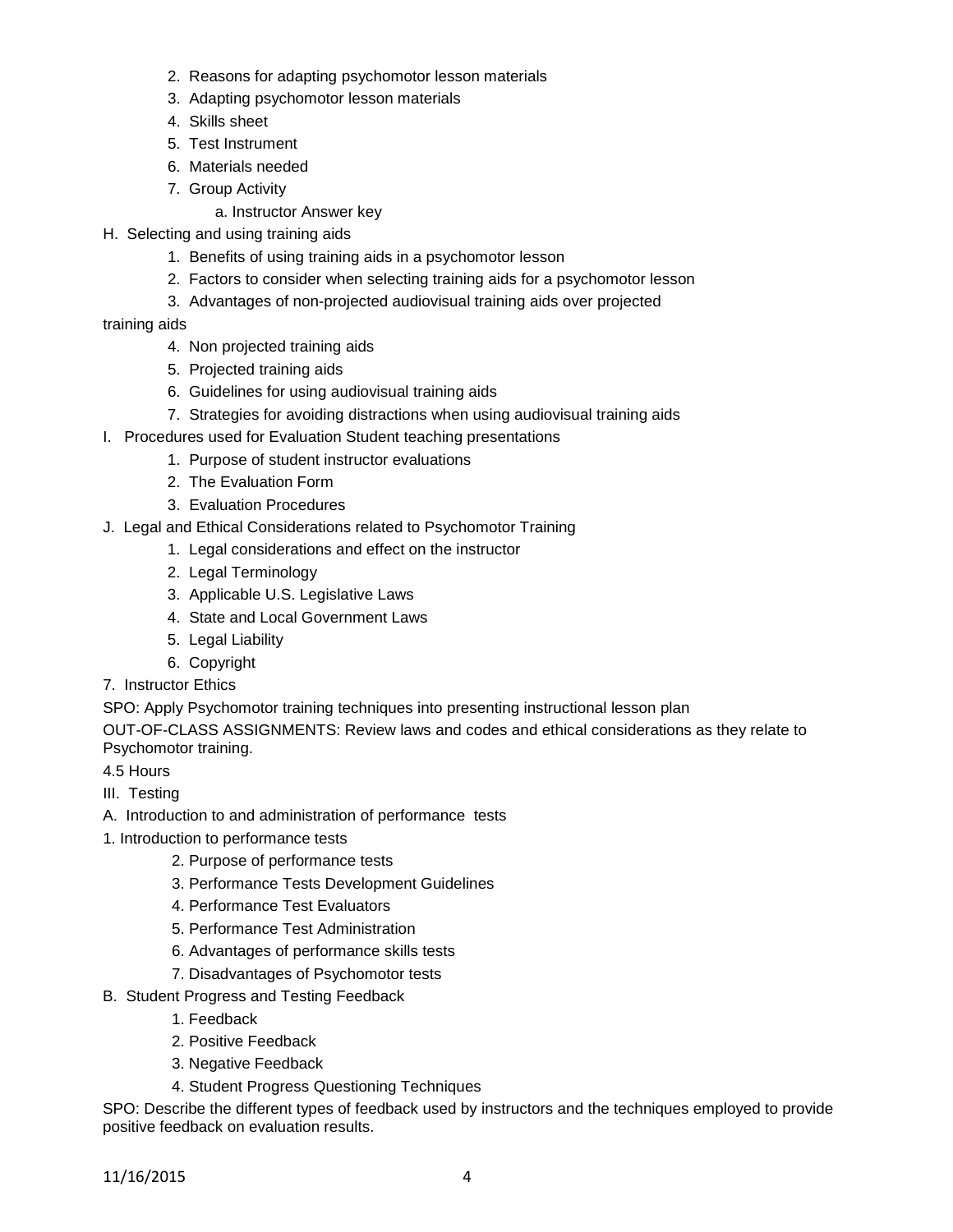OUT-OF-CLASS ASSIGNMENTS: Prepare for performance testing 20 Hours

IV. Student Instructor Teaching Demonstrations

A. Each student completes a 15-20 minute teaching demonstration

1. Students will evaluate a teaching demonstration as a primary

evaluator

2. Students will evaluate a teaching demonstration as a secondary

evaluator

SPO: Describe and demonstrate procedures for evaluating student instructors including providing feedback, making constructive suggestions for improvement, and completing an evaluation form.

OUT-OF-CLASS ASSIGNMENTS: Prepare a lesson plan for a 15-20 minute teaching demonstration

4 Hours

- V. Testing
- A. Each student will develop a Formative test

1. 20 item multiple choice test

B. Each student will develop a Summative test

1. 20 item multiple choice test

No written test for this class. Grades determined by presentation evaluations and written test development

SPO: Describe the administration of the performance testing process and performance test criteria. OUT-OF-CLASS ASSIGNMENTS: Develop both a formative and a summative test with each having 20 multiple choice questions.

## **METHODS OF INSTRUCTION:**

Lecture, discussion and demonstration will serve as the medium of instruction. Regular assignments will be made for out-of-class study and research. Quizzes and a final exam as well as individual guidance will be provided as required.

# **METHODS OF EVALUATION:**

CATEGORY 1 - The types of writing assignments required: Percent range of total grade: 20 % to 35 % Written Homework

If this is a degree applicable course, but substantial writing assignments are not appropriate, indicate reason:

Course primarily involves skill demonstration or problem solving

CATEGORY 2 -The problem-solving assignments required: Percent range of total grade: 20 % to 35 % Homework Problems Other: Complete a 15-20 minute teaching demostration

CATEGORY 3 -The types of skill demonstrations required: Percent range of total grade: 30 % to 40 % Class Performance/s Performance Exams